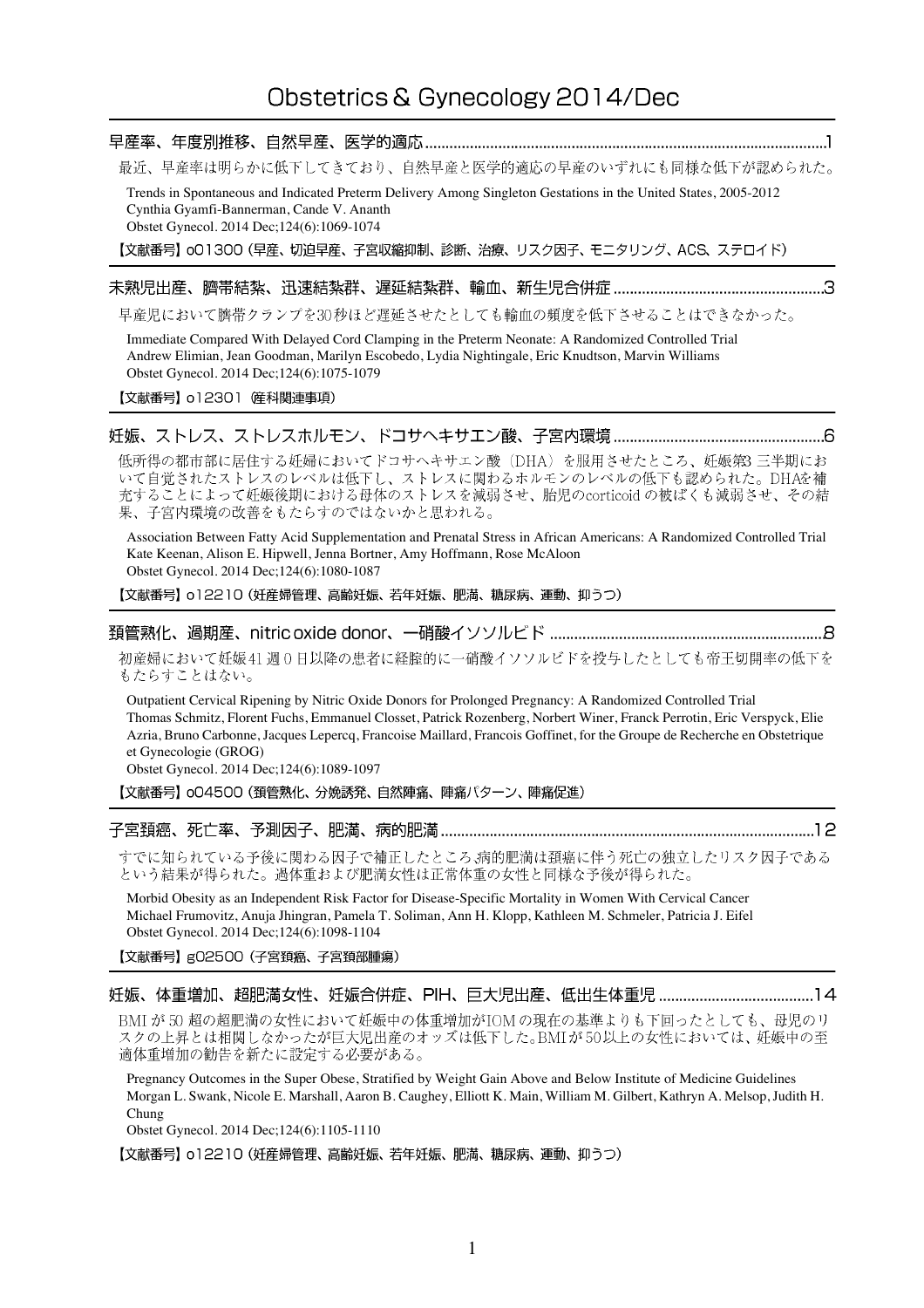## 

多数の心的外傷後ストレス障害(PTSD)を経験している妊婦を対象としたコホート研究において、出産1年以内の PTSDを経験しているactive PTSDと診断された女性においては早産のリスクは有意に上昇し100分娩あたり2例 の早産の増加をみるという結果が得られた。PTSDの健康への影響は出産の結果にも影響を及ぼし、それが次世代 への影響を引き起こす可能性もある。

Posttraumatic Stress Disorder and Risk of Spontaneous Preterm Birth Jonathan G. Shaw, Steven M. Asch, Rachel Kimerling, Susan M. Frayne, Kate A. Shaw, Ciaran S. Phibbs Obstet Gynecol. 2014 Dec;124(6):1111-1119

【文献番号】 012301 催科関連事項)

## 

女性から男性への性転換を試みた性転換男性において社会的性転換、医学的性転換あるいは社会的/医学的性転換 

Transgender Men Who Experienced Pregnancy After Female-to-Male Gender Transitioning Alexis D. Light, Juno Obedin-Maliver, Jae M. Sevelius, Jennifer L. Kerns Obstet Gynecol. 2014 Dec;124(6):1120-1127

【文献番号】 o12301 産科関連事項)

# 

初回の分娩で肛門括約筋の損傷をみた女性において、2回目の分娩における肛門括約筋の損傷の発現頻度は、初回 分娩の肛門括約筋の損傷の発現頻度と同様で、大部分の患者において2回目の分娩も経腟分娩に至っていた。肛門 括約筋の損傷の再発のリスクはLGA の児の出産をみたものおよび器械分娩において2倍上昇するという結果が得 られた。

Recurrence of Obstetric Third-Degree and Fourth-Degree Anal Sphincter Injuries Edgar W. Boggs, Howad Berger, Marcelo Urquia, Colleen D. McDermott Obstet Gynecol. 2014 Dec;124(6):1128-1134

【文献番号】 oO5500 (頚管裂傷、会陰裂傷、母体損傷、QOL)

## 

アメリカにおいては加齢に伴って萎縮性腟炎や剥離性炎症性腟炎なども認めることがあるがいずれも低エストロ ゲン症が関わっており持続的腟炎と診断された女性にはよく認められる。

Management of Persistent Vaginitis Paul Nyirjesy Obstet Gynecol. 2014 Dec;124(6):1135-1146

【文献番号】g01500 (腟炎、細菌性腟症、腟カンジダ症、萎縮性腟炎)

#### 腟炎、系統的レビュー、無作為対照試験、エストロゲン経腟投与、泌尿生殖器系症状..................................?

尿意切迫、頻尿、夜間多尿、切迫性尿失禁、腹圧性尿失禁、再発性尿路感染などを有する患者において市販されて いるエストロゲン製剤の経腟投与は一般的な外陰腟萎縮に伴う問題を改善し、その他の効果も期待できる。非ホル モン性の保湿剤は萎縮が関わる症状が少ないあるいは軽微な女性において有用な代替法となるエストロゲンが関 わる腫瘍などのリスクが高いと判断された患者においても非ホルモン性の湿潤剤は有用である。

Vaginal Estrogen for Genitourinary Syndrome of Menopause: A Systematic Review

David D. Rahn, Cassandra Carberry, Tatiana V. Sanses, Mamta M. Mamik, Renee M. Ward, Kate V. Meriwether, Cedric K. Olivera, Husam Abed, Ethan M. Balk, Miles Murphy, for the Society of Gynecologic Surgeons Systematic Review Group Obstet Gynecol. 2014 Dec;124(6):1147-1156

【文献番号】 r12300 (ホルモン補充療法、更年期、骨粗鬆症、性機能、代替療法、男性若返り療法、アンチエイジング、閉経)